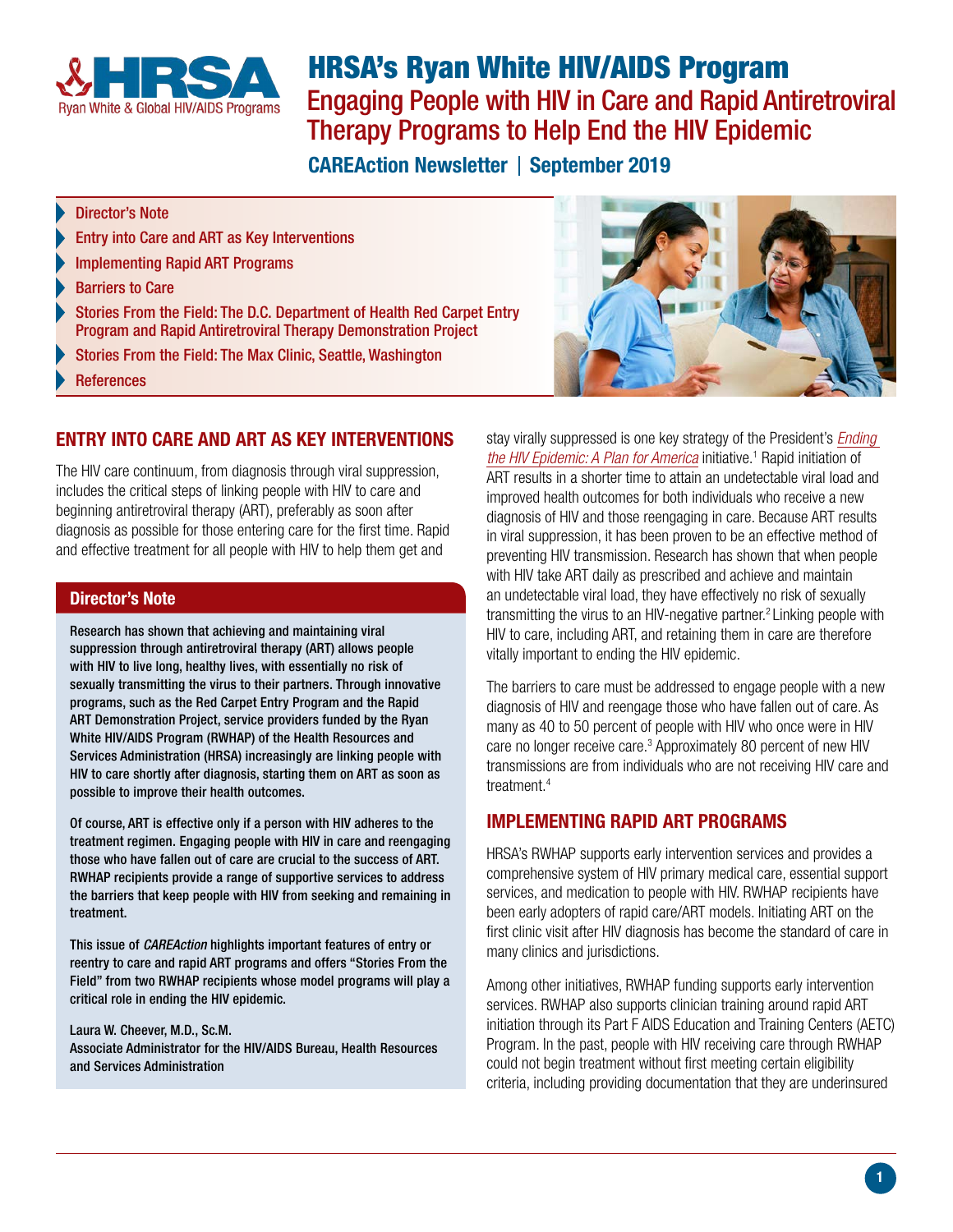#### <span id="page-1-3"></span><span id="page-1-2"></span><span id="page-1-0"></span>Barriers to Care

- $\triangle$  Lack of transportation to medical appointments or pharmacies
- $\triangle$  Unstable housing
- $\triangle$  Untreated or undertreated substance use and/or mental disorders
- $\triangle$  Institutional barriers, such as cumbersome entry criteria and limited appointment availability

or uninsured. The HRSA HIV/AIDS Bureau recently updated the policy to allow rapid initiation of HIV care before eligibility is documented.<sup>5,6</sup>

Clinician guidelines and HIV treatment programs have identified best practices for starting rapid ART programs,  $7,8$  including the following:

- Develop a referral system. Have an efficient and reliable system in place to receive referrals from HIV-testing sites and other community sites to link people who have a new HIV diagnosis to care or to reengage those previously lost to care. An HIV care navigator or linkage coordinator can serve as a single point of contact to facilitate the process.
- Mobilize a multidisciplinary team to see the client on a same-day basis, if possible. Goals of the initial appointment should include medical evaluation, insurance enrollment or optimization, emotional support, counseling, initial HIV education, baseline laboratory tests, and initiation of ART with starter packs when available.
- Ensure follow-up care. A telephone check-in two to three days after the initial appointment and a follow-up appointment one to



two weeks later help ensure that the individual is continuing ART. Follow-up care also offers the opportunity to continue education and support.

■ Engage patients through high-intensity support. Provide intensive patient services and support to engage and reengage people with HIV, such as case management, counseling, mental health services, substance misuse treatment, and education on the importance of remaining in care; offer strategies to address multiple needs, such as transportation and housing assistance.<sup>9</sup>

# <span id="page-1-1"></span>Stories From the Field: The D.C. Department of Health Red Carpet Entry Program and Rapid Antiretroviral Therapy Demonstration Project

The HIV/AIDS, Hepatitis, STD, and TB Administration (HAHSTA) of the Washington, D.C., Department of Health (DC Health) has been implementing its *90/90/90/50 Plan: Ending the HIV Epidemic* in the District of Columbia*.* The Plan's four goals are to ensure that by 2020, 90 percent of D.C. residents with HIV know their HIV status, 90 percent are in treatment, 90 percent of those in treatment achieve viral suppression, and new cases of HIV decline by 50 percent.

To meet the goal of getting 90 percent of HIV-positive District residents into treatment, DC Health is reinvigorating its 10-year-old Red Carpet Entry (RCE) program to connect people with a new diagnosis of HIV with a provider within 48 hours. To recharge the RCE Program, DC Health plans to update materials and introduce the program to new providers, as well as offer a refresher session to providers who are more familiar with the program.

To further meet its treatment goal and the goal of achieving 90 percent viral suppression among those in treatment, DC Health also is launching a Rapid ART program. The program ensures that all people with a new diagnosis of HIV are seen and evaluated quickly by providers and that they start ART within seven days of diagnosis so they can reach viral suppression within 60 days of starting ART.

The RCE and Rapid ART programs are separate, but closely connected. "You get [clients] in the door, you get them on ART, and you get them suppressed," said Ms. Lena Lago, HAHSTA's Deputy Chief for the Care and Treatment Division.

DC Health also is piloting a 30-day ART starter pack that clients receive during their first clinic visit. According to Ms. Lago, "We've learned that clients gain a sense of empowerment when they are actually handed the medication after diagnosis and before they leave the clinic."

Although DC Health's plan goals are ambitious, progress has been made, especially among RWHAP clients. "Clients who receive Ryan White HIV/AIDS Program services always have better outcomes than our clients who don't access Ryan White HIV/AIDS Program services," Ms. Clover Barnes, HAHSTA's Chief, Care and Treatment Division, stated. "I think that's something we can really be proud of as a health department."